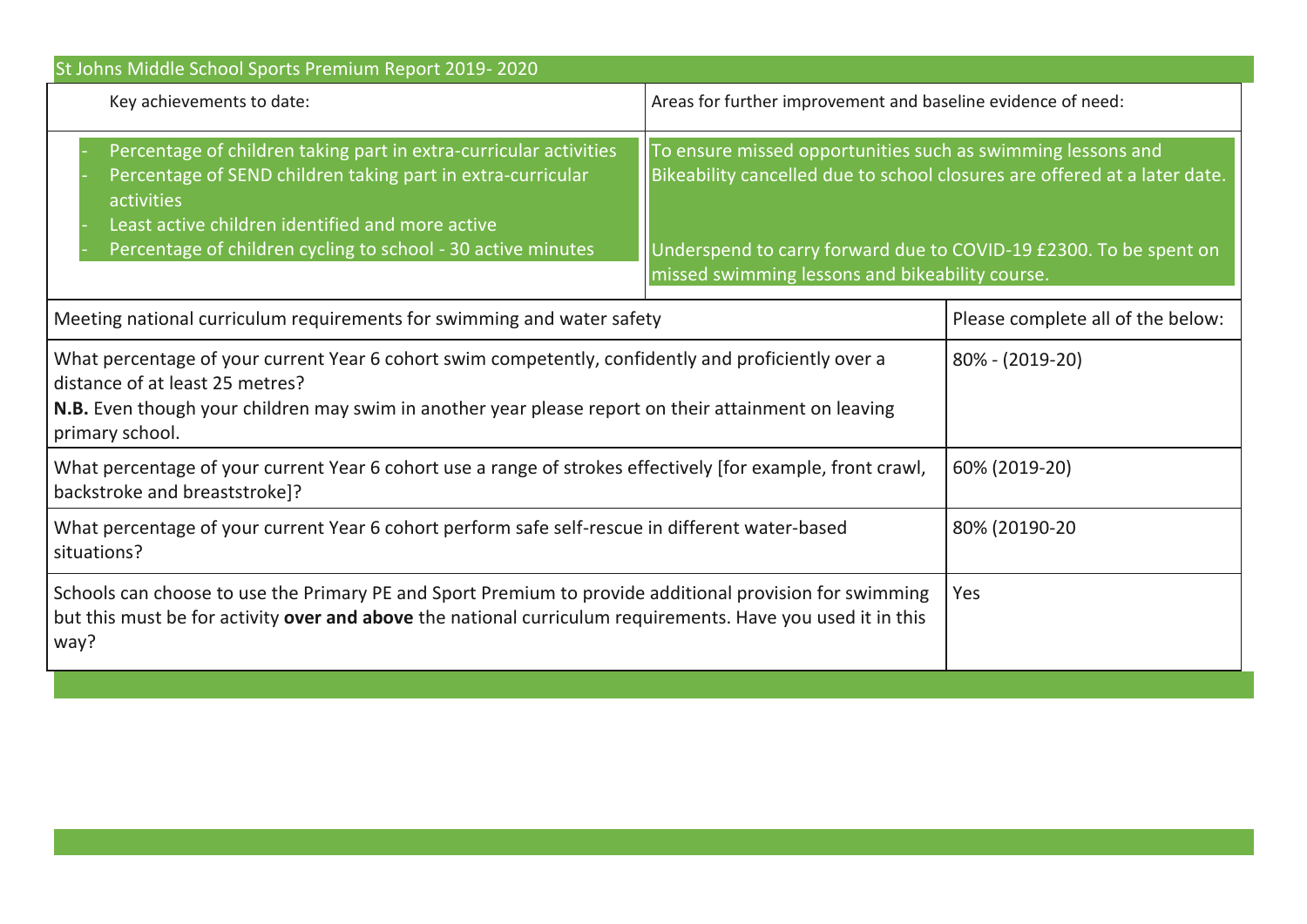| Academic Year: 2019/20 Draft<br>Spent                                                                                                                                                                                      | Total fund allocated: £19,440                                                                                                                                                                                                               | Date Updated: July 2020                                                                             |                                                                                                                                                                  |                                                                                                                                                                                                                                                                                                                                                                                                                                                                                                                    |
|----------------------------------------------------------------------------------------------------------------------------------------------------------------------------------------------------------------------------|---------------------------------------------------------------------------------------------------------------------------------------------------------------------------------------------------------------------------------------------|-----------------------------------------------------------------------------------------------------|------------------------------------------------------------------------------------------------------------------------------------------------------------------|--------------------------------------------------------------------------------------------------------------------------------------------------------------------------------------------------------------------------------------------------------------------------------------------------------------------------------------------------------------------------------------------------------------------------------------------------------------------------------------------------------------------|
| Key indicator 1: The engagement of all pupils in regular physical activity - Chief Medical Officer guidelines recommend that<br>primary school children undertake at least 30 minutes of physical activity a day in school |                                                                                                                                                                                                                                             |                                                                                                     |                                                                                                                                                                  | Percentage of total<br>allocation:                                                                                                                                                                                                                                                                                                                                                                                                                                                                                 |
|                                                                                                                                                                                                                            |                                                                                                                                                                                                                                             |                                                                                                     |                                                                                                                                                                  | 24%                                                                                                                                                                                                                                                                                                                                                                                                                                                                                                                |
| <b>INTENT</b><br>School focus with clarity on<br>intended impact on pupils:                                                                                                                                                | <b>IMPLEMENTATION</b><br>Actions to achieve:                                                                                                                                                                                                | Funding<br>allocated:                                                                               | <b>IMPACT</b><br>Evidence and impact:                                                                                                                            | Sustainability and suggested<br>next steps:                                                                                                                                                                                                                                                                                                                                                                                                                                                                        |
| <b>Bikeabiltiy</b><br>Encouraging children to cycle to<br>school. 30 active minutes<br>Bikeability level 2 offered to all<br>children in year 5 cohort.<br>Bike shed built in 2016 - used on<br>a daily basis.             | Children in 2018/19 cohort to<br>complete course enabling them<br>to cycle to school in summer<br>term and subsequent years.<br>All children in school will have<br>been offered the course once<br>this year's cohort has<br>completed it. | £1050<br>1 Class<br>unable to<br>complete dur<br>to Covid 19<br>to be done<br>next acdemic<br>year. | 10% (60 pupils) of children<br>now cycle to school in<br>comparison to 0% in 2015.<br>10% of the children (6) were<br>previously identified as<br>'least active" | All children across school to<br>have had bikeability<br>training and able to cycle to<br>school<br>Bike shed is full in summer<br>but well used throughout<br>entire year. Scooter rack<br>now to be purchased to<br>accommodate the high<br>number of cyclist.<br>Additional shed to be<br>purchased to<br>accommodate more bikes<br>Consider how to offer<br>bikeabiltiy course to<br>children who are unable to<br>get bike to school<br>Consider alternative<br>courses to teach children<br>who cannot ride. |



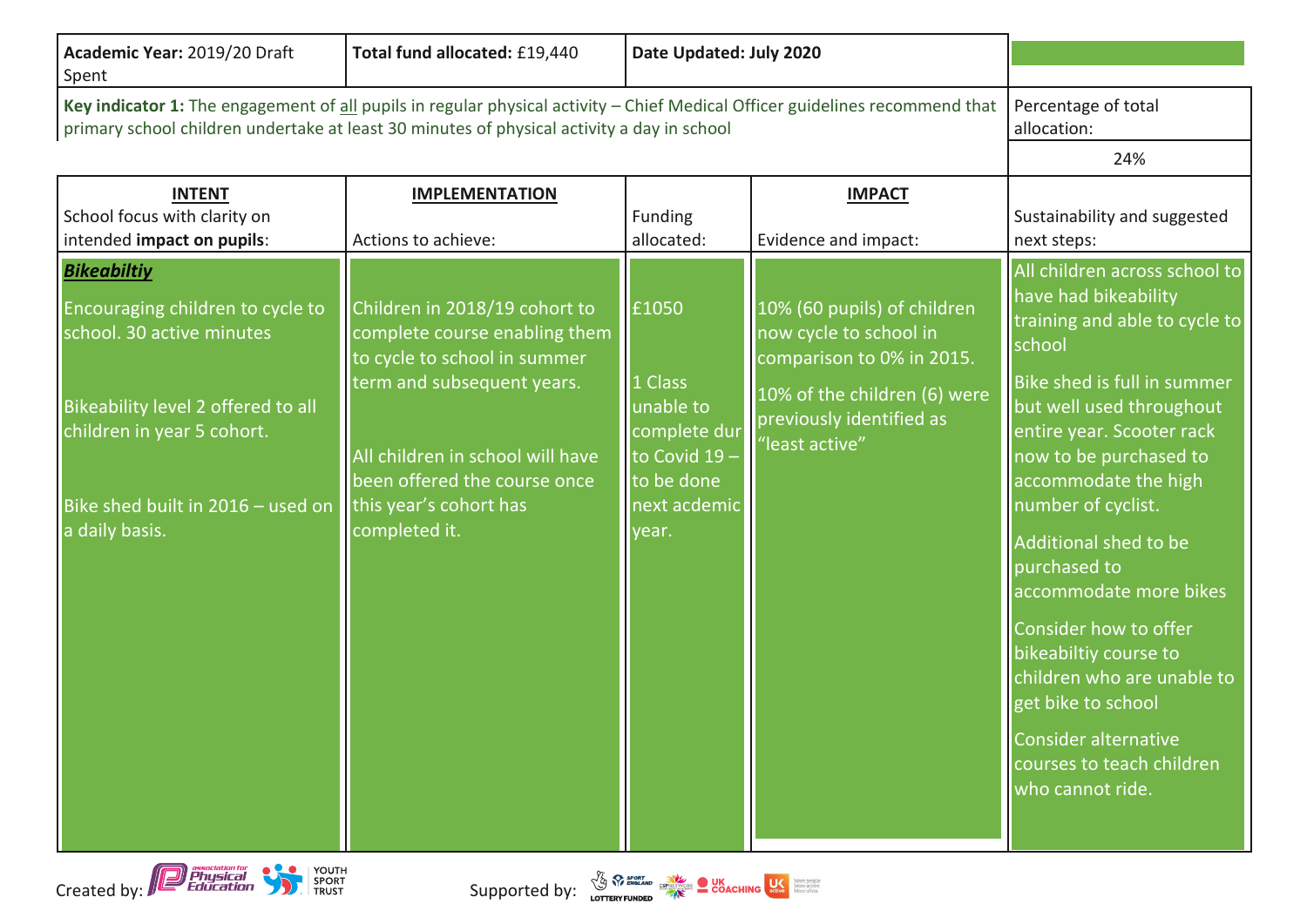| All children in year 6 cohort able<br>to swim 25m | Initial swimming assessment of<br>all pupils in year 5.<br>Swimming lessons offered to all<br>the children who cannot swim<br>in year 5 and 6.<br>In Sept 42/177 24% of year 5<br>pupil identified as unable to<br>swim 25m.   | £1000<br>(Approx)<br><b>Next</b><br>academic<br>year due to<br>Covid-19 | Working towards all students<br>in year 6 cohort being able<br>confidently swim 25m.<br>Increase of competent and<br>confident 25m swimmers.<br>Summer term - swimming<br>lessons cancelled due to<br>Covid-19 restrictions. Spend<br>to be carried forward to next<br>year for non-swimmers. |  |
|---------------------------------------------------|--------------------------------------------------------------------------------------------------------------------------------------------------------------------------------------------------------------------------------|-------------------------------------------------------------------------|-----------------------------------------------------------------------------------------------------------------------------------------------------------------------------------------------------------------------------------------------------------------------------------------------|--|
| Active playgrounds                                | Playground equipment for<br>children to use daily on the<br>playground<br>Playground barriers section of<br>areas of the playground to<br>enable us to offer several<br>activities of choice and maintain<br>safety of pupils. | £406<br>£1500                                                           |                                                                                                                                                                                                                                                                                               |  |

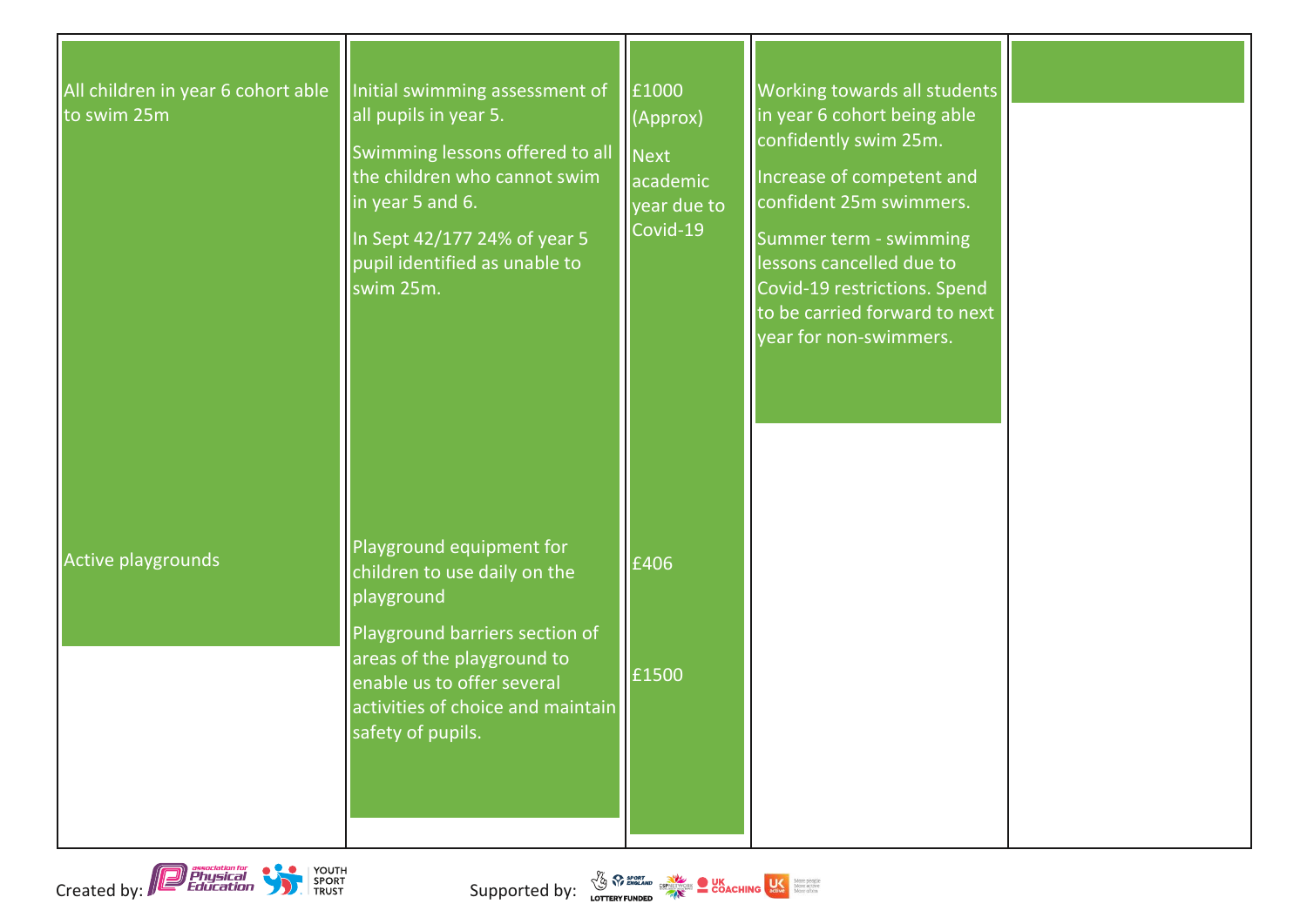| Key indicator 2: The profile of PESSPA being raised across the school as a tool for whole school improvement |                                                                                                                                                                                                                                                                                                             |                              |                                                                                                                | Percentage of total<br>allocation:                                                                      |
|--------------------------------------------------------------------------------------------------------------|-------------------------------------------------------------------------------------------------------------------------------------------------------------------------------------------------------------------------------------------------------------------------------------------------------------|------------------------------|----------------------------------------------------------------------------------------------------------------|---------------------------------------------------------------------------------------------------------|
|                                                                                                              |                                                                                                                                                                                                                                                                                                             |                              |                                                                                                                | %                                                                                                       |
| School focus with clarity on<br>intended impact on pupils:                                                   | Actions to achieve:                                                                                                                                                                                                                                                                                         | <b>Funding</b><br>allocated: | Evidence and impact:                                                                                           | Sustainability and suggested<br>next steps:                                                             |
| All students to make expected<br>progress.                                                                   | Get all year 6 children active<br>during SATS period. - Morning<br>activity sessions.<br>Children feel less stressed<br>during exam period<br>Pupils achieve a better SATS<br>score – evidence link between<br>physical activity and<br>attainment.<br>Well- being champions have<br>had external training. |                              | Pupil survey indicated that<br>exercising on the morning of<br>SATS helped the children feel<br>less stressed. | Children will learn lifelong<br>lessons on how to manage<br>stress and live health active<br>lifestyle. |

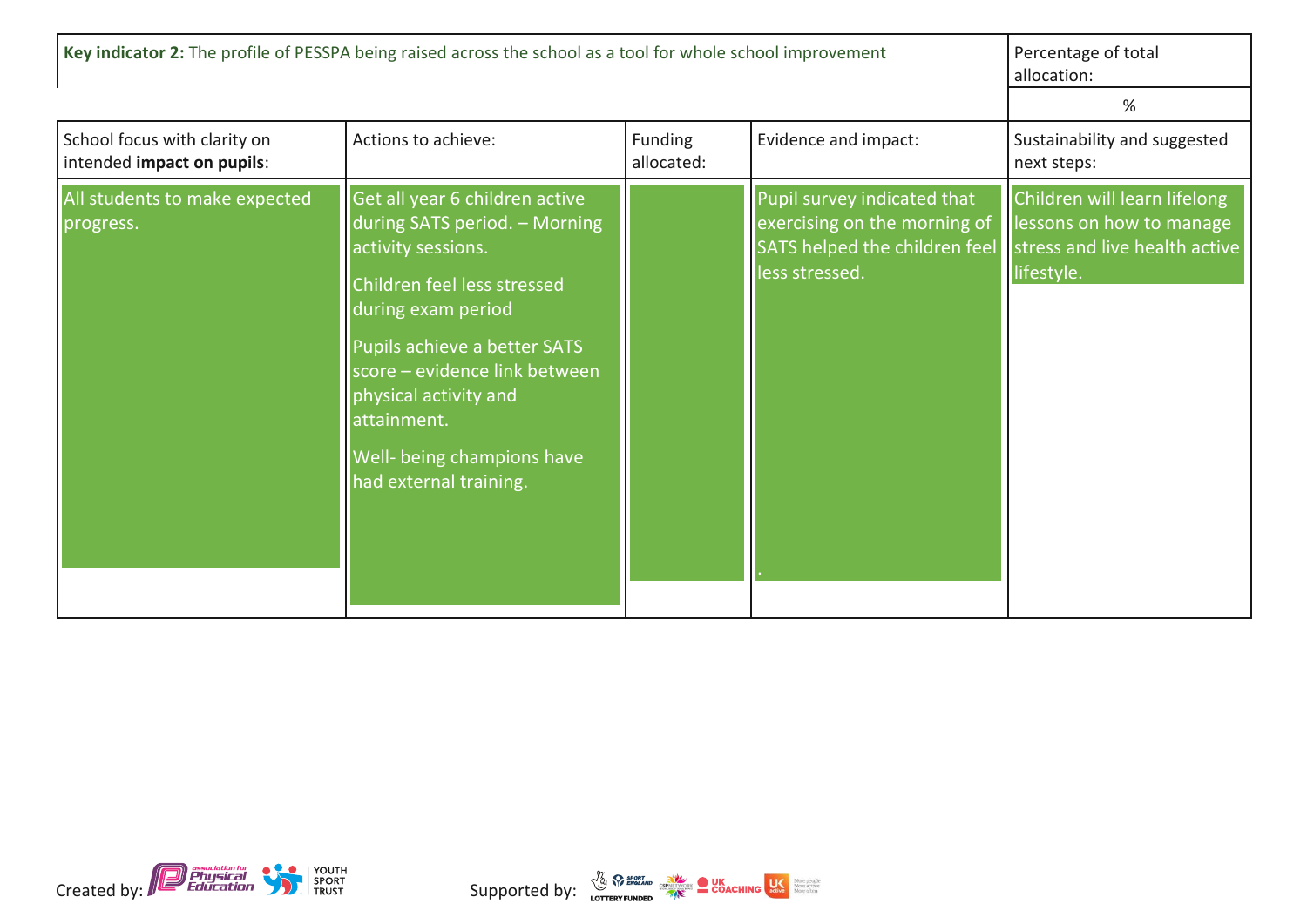| Key indicator 3: Increased confidence, knowledge and skills of all staff in teaching PE and sport |                                                                                                                                     |                       |                                                                                                                                                                                                                                          | Percentage of total<br>allocation:          |
|---------------------------------------------------------------------------------------------------|-------------------------------------------------------------------------------------------------------------------------------------|-----------------------|------------------------------------------------------------------------------------------------------------------------------------------------------------------------------------------------------------------------------------------|---------------------------------------------|
|                                                                                                   | 8%                                                                                                                                  |                       |                                                                                                                                                                                                                                          |                                             |
| School focus with clarity on intended Actions to achieve:<br>impact on pupils:                    |                                                                                                                                     | Funding<br>allocated: | Evidence and impact:                                                                                                                                                                                                                     | Sustainability and<br>suggested next steps: |
| Offer alternative sporting<br>activities                                                          | NB to become Teen Yoga<br><b>Specialist</b>                                                                                         | £599                  | Course cancelled and rearranged<br>to Autumn 2020 - March 2021 due CPD opportunities<br>to Covid-19 restrictions<br>Enhancement to the PE curriculum<br>planning based on new knowledge                                                  | Continue to offer staff<br>when they arise. |
|                                                                                                   |                                                                                                                                     |                       |                                                                                                                                                                                                                                          |                                             |
| Key indicator 4: Broader experience of a range of sports and activities offered to all pupils     | Percentage of total<br>allocation:                                                                                                  |                       |                                                                                                                                                                                                                                          |                                             |
|                                                                                                   |                                                                                                                                     |                       |                                                                                                                                                                                                                                          | 16%                                         |
| School focus with clarity on intended Actions to achieve:<br>impact on pupils:                    |                                                                                                                                     | Funding<br>allocated: | Evidence and impact:                                                                                                                                                                                                                     | Sustainability and<br>suggested next steps: |
| Have at least 50% of children<br>taking part in extra-curricular<br>school activities             | Fund after school clubs for<br>pupils.<br>Grassroots £24 (pp)<br>Change for life (£300)<br>Jump Rope UK (£360)<br>Dance Club (£150) | £834                  | Total 72 % of children participating<br>in extra-curricular clubs (Term 1)<br>58% PP pupils participating in<br>extra-curricular Clubs (very high)<br>61% of SEND children participating<br>in extra-curricular PE clubs. (Very<br>high) |                                             |

Created by: **Construction Construction**<br>Created by: Education Construction Construction Construction Construction Construction Construction Construction<br>Created by: Education Construction Construction Construction Construc



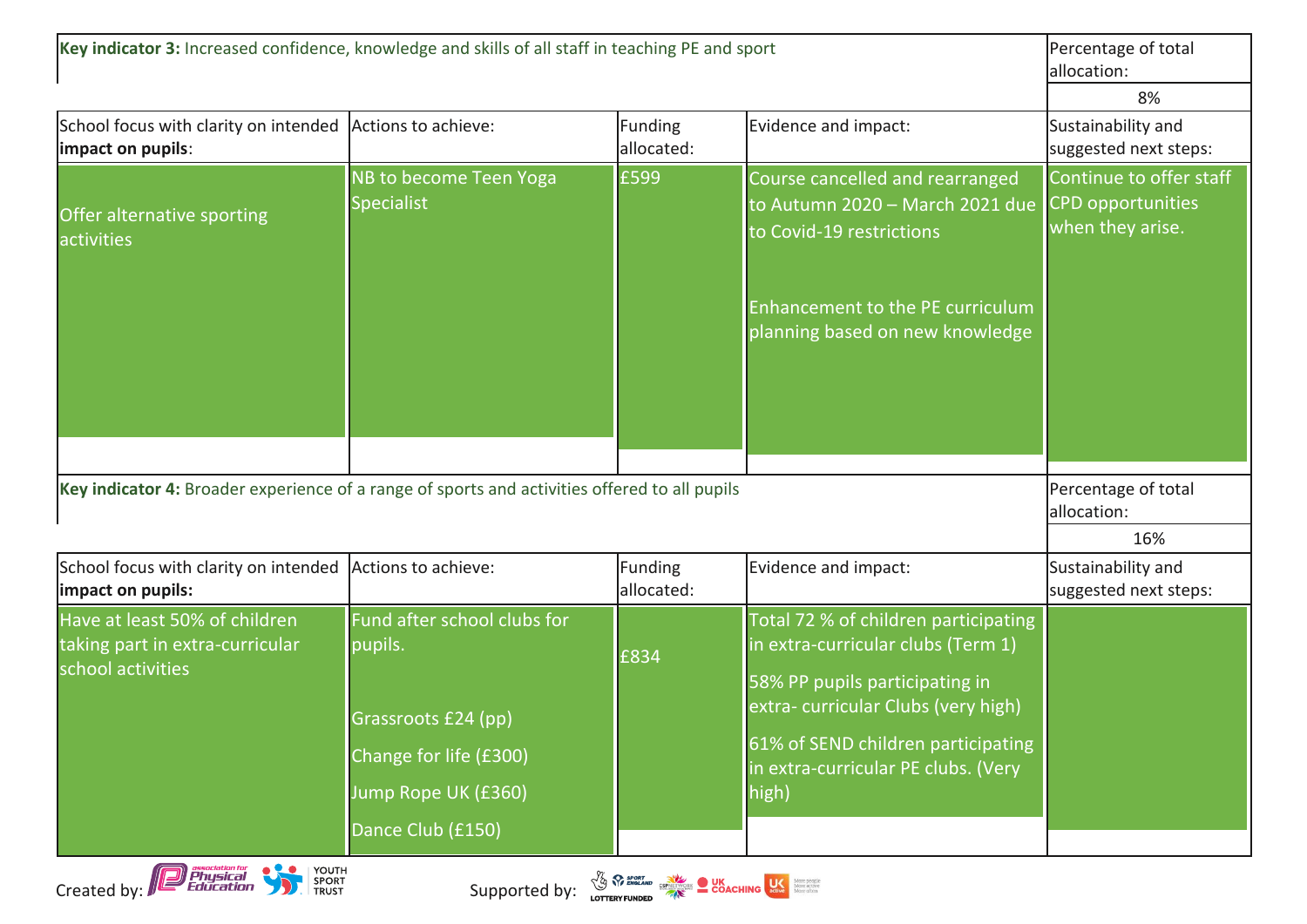| Offer broad range of activities                                                   | Purchase of new gymnastics<br>equipment.<br>Hockey sticks & balls, Indoor<br>javelins, Tag belts.<br>Purchase of new netball posts<br>so we have use 4 courts<br>instead of 3 after school<br>Dance music system for<br>lunchtime and afterschool<br>clubs. | £630<br>£350<br>£60<br>£200 | Least active identified and<br>targeted.                                 |                                             |
|-----------------------------------------------------------------------------------|-------------------------------------------------------------------------------------------------------------------------------------------------------------------------------------------------------------------------------------------------------------|-----------------------------|--------------------------------------------------------------------------|---------------------------------------------|
| Key indicator 5: Increased participation in competitive sport                     | Percentage of total<br>allocation:<br>52%                                                                                                                                                                                                                   |                             |                                                                          |                                             |
| School focus with clarity on intended Actions to achieve:<br>impact on pupils:    |                                                                                                                                                                                                                                                             | Funding<br>allocated:       | Evidence and impact:                                                     | Sustainability and<br>suggested next steps: |
| Ensure as many competitive<br>sporting opportunities are<br>attended as possible. | PE Department Technician and<br>Technician allocated to the PE<br>department morning and<br>Wednesday afternoons.<br>Cover for PE staff to attend                                                                                                           | £10,000                     | All non-swimmers able to<br>participate in intensive swimming<br>course. |                                             |
|                                                                                   | sporting competitions or for TA<br>to attend with the children.                                                                                                                                                                                             |                             | Attendance and success at many<br>district competitions that we          |                                             |